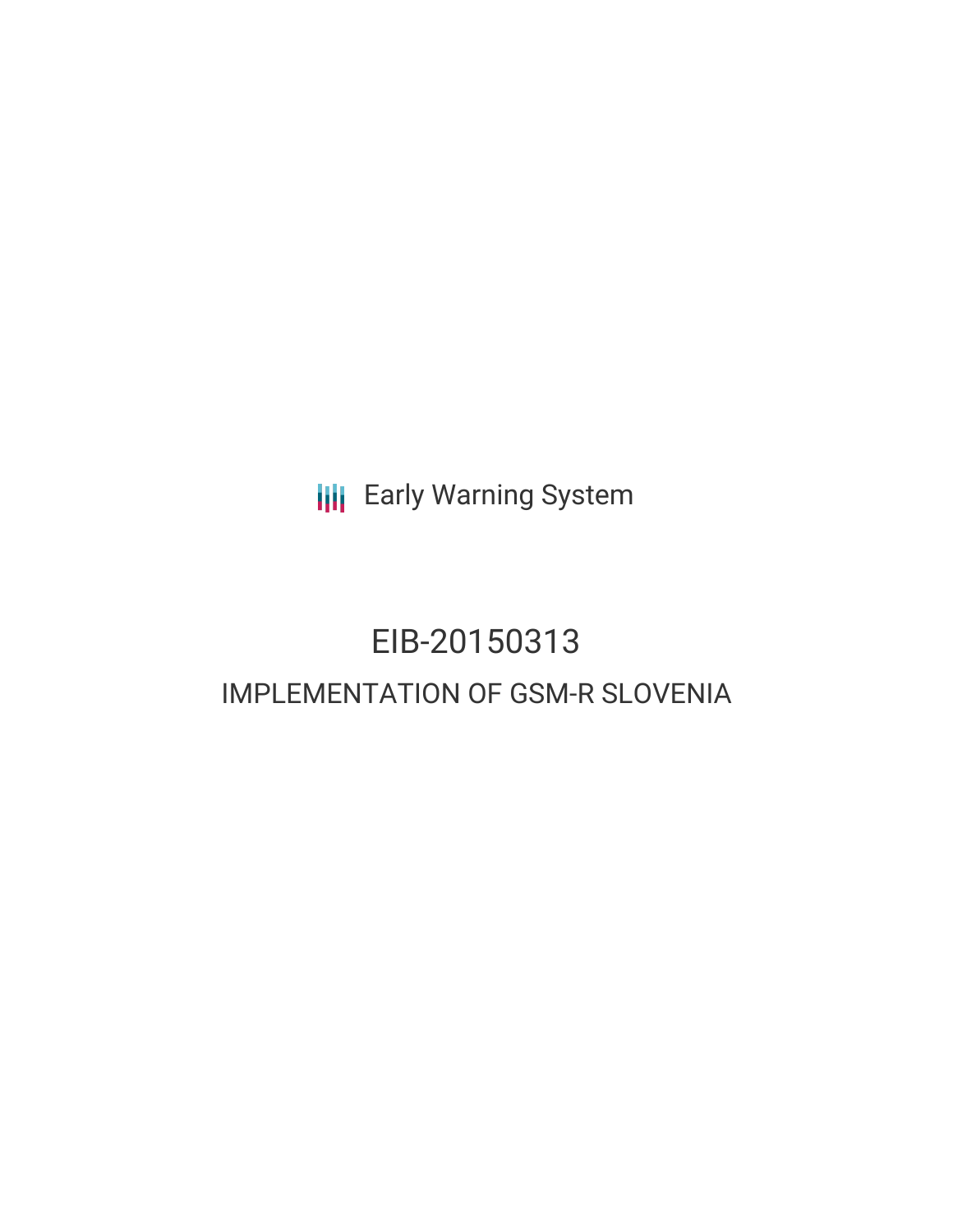

## **Quick Facts**

| <b>Countries</b>              | Slovenia                       |
|-------------------------------|--------------------------------|
| <b>Financial Institutions</b> | European Investment Bank (EIB) |
| <b>Status</b>                 | Approved                       |
| <b>Bank Risk Rating</b>       | U                              |
| <b>Voting Date</b>            | 2016-03-29                     |
| <b>Borrower</b>               | REPUBLIC OF SLOVENIA           |
| <b>Sectors</b>                | Communications, Transport      |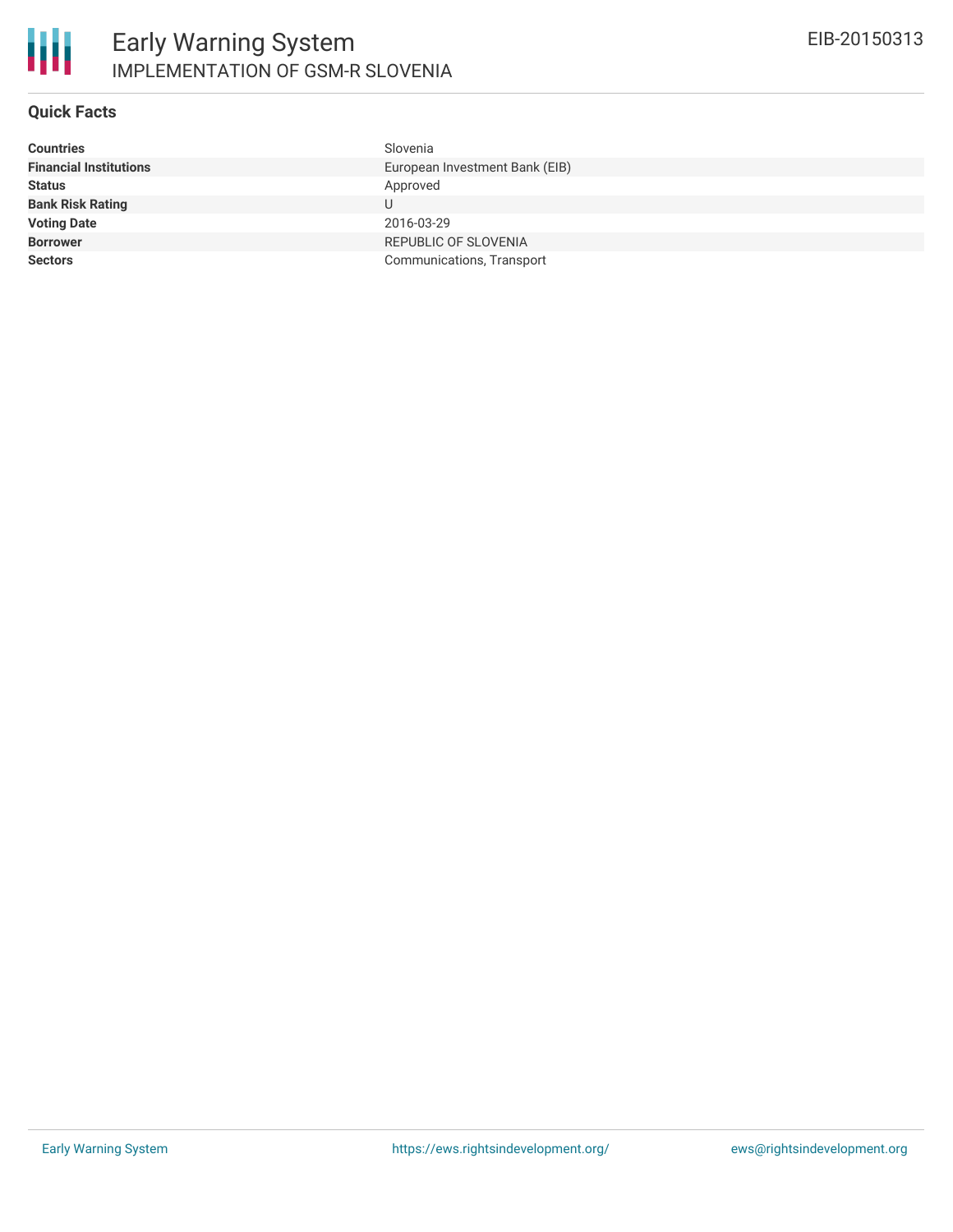

## **Project Description**

The project concerns the installation of a GSM-R system on essentially the entire public railway infrastructure network of the Republic of Slovenia (approximately 960 km).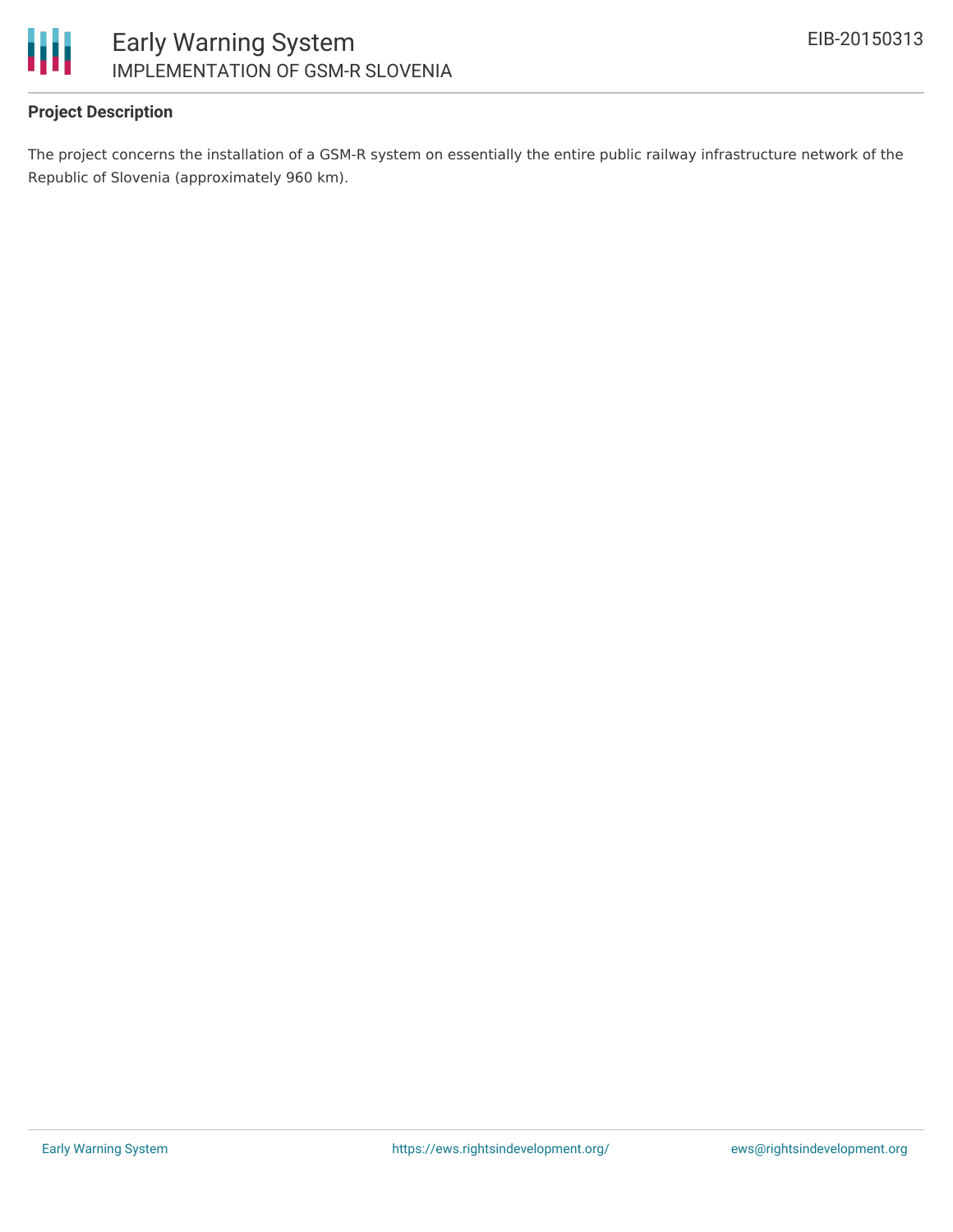# 冊 Early Warning System IMPLEMENTATION OF GSM-R SLOVENIA

## **Investment Description**

European Investment Bank (EIB)